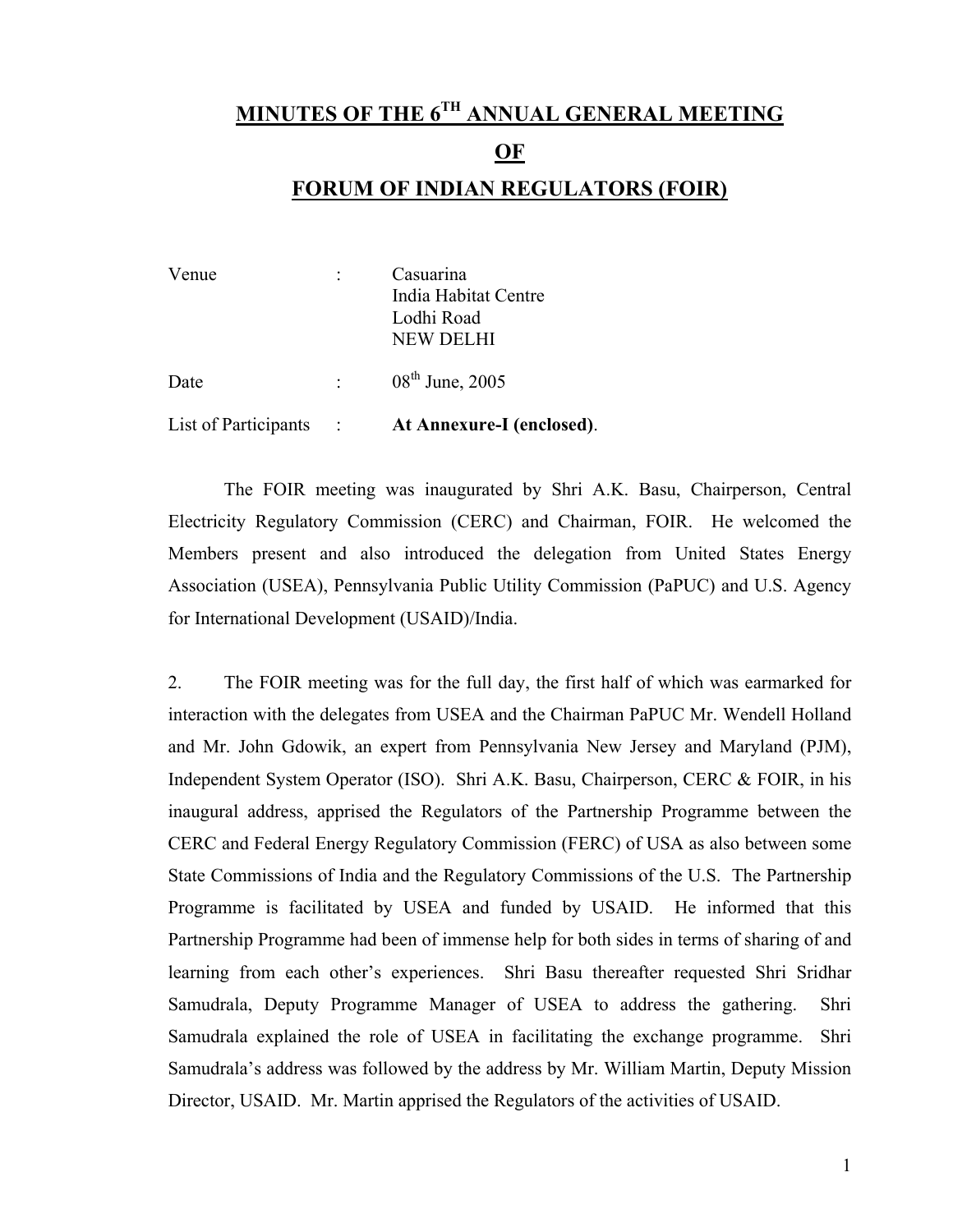3. After the inaugural session, Mr. Wendell Holland, Chairman, PaPUC was requested to share his experience with the Regulators of India. Mr. Holland offered to interact with the Regulators on issues he had dealt with. He made a brief presentation on Consumer Choice and Open Access in Distribution in his State of Pennsylvania. He also described the functions of PaPUC and stated that unlike in India where the Electricity Regulatory Commissions dealt with only electricity sector, his Commission dealt with several other sectors like telephone, transport, water service, natural gas etc. He also informed the gathering that his Commission was working on issues of consumer choice and offered the Regulators to visit the website of his Commission for updates. Consumer choice in the case of his State implied the choice to the consumer to select the supplier. There is single distribution Network Company whose wires are used by different suppliers to supply electricity to consumers. This Distribution Wire Company becomes the Provider of Last Resort (POLR) in the event of any supplier failing to supply electricity to consumer. The detailed rules in this regard are, however, under formulation by the PaPUC.

4. The presentation of Mr. Holland was followed by a presentation by Mr. John Gdowik of PJM, ISO who explained, in brief, the concept of Independent System Operator (ISO) and Regional Transmission Organization (RTO). He also explained the rationale behind the concept of RTO floated by the FERC. He also informed interalia that PJM, ISO is in fact operating as RTO as this ISO involves more than one State. His presentation was followed by a discussion on the issues relating to Transmission Planning, market monitoring etc.

5. The second half of the meeting was earmarked for the general issues like consideration and approval of the Audited Accounts, Budget Estimates, Appointment of Auditors, and election of Members against two vacancies in the Governing Body etc.

The following decisions were taken :-

• The Minutes of the last FOIR meeting held in March, 2005 at Lucknow (U.P.), came up for discussion and it was pointed out by Rajasthan and Tamil Nadu that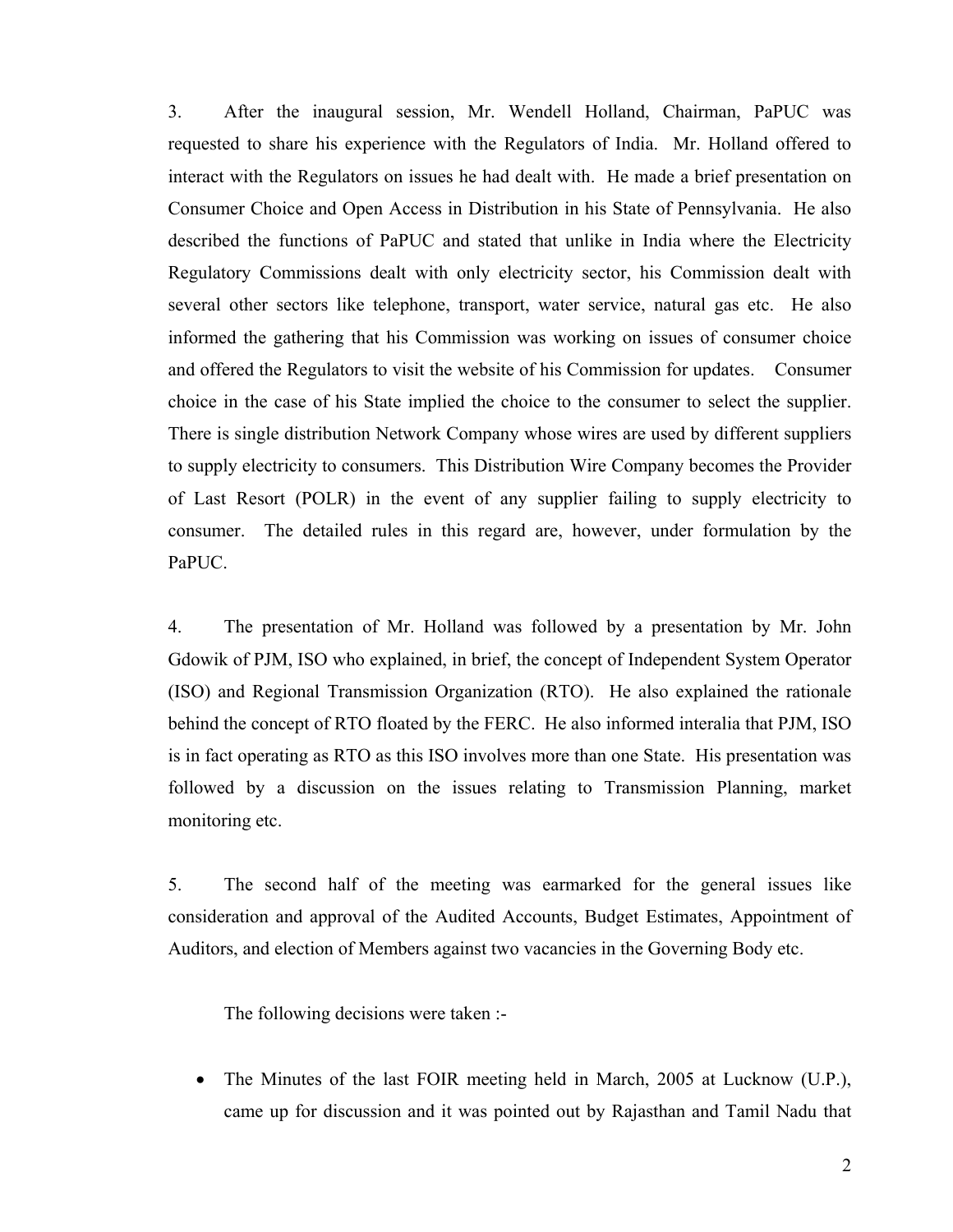the relevant paragraph of the minutes dealing with Cross Subsidy Surcharge should be amended to indicate clearly that Rajasthan and Tamil Nadu have been following methods of computation of Cross Subsidy Surcharge which are different from the recommended Avoided Cost Method of FOIR Sub-Committee. With this, the minutes were approved.

- The audited accounts and balance sheet for the year 2004-05 were considered and approved.
- The Balance Sheet reflects an accumulation of fund to the tune of Rs.50,00,000/- (approx.) in the Savings Bank Account. It was decided that a portion of the fund be diverted to Term Deposit suitably.
- The Auditors (M/s. Thakur, Vaidyanath Aiyar & Co., Chartered Accountants) had requested for hike in audit fee from Rs.10,800/- (inclusive of service tax) to Rs.15,000/- plus applicable service tax. This was considered and approved with the condition that a new firm could be engaged as auditor next year.
- The proposal of diversion of Rs.50,000/- out of the annual subscription fee of Rs.1.50 lakhs, to the newly constituted Forum of Regulators (FOR) was considered and approved. It was decided that Rs.10 lakhs from the existing balance of FOIR would be transferred to the FOR account to start with and to this effect this amount of Rs.10 lakhs should be shown in the expenditure side in the Budget Estimates of FOIR for the year 2005-06. The Regulatory Commission will from now onwards send two separate demand drafts – one of Rs.1 lakh for FOIR and the other of Rs.50,000/- for FOR respectively.
- As per the tradition being followed so far for election to the Governing Body, the senior most Chairpersons, namely Shri R.S. Mann of Punjab State Electricity Regulatory Commission and Shri A. Balraj of Tamil Nadu Electricity Regulatory Commission were elected as Members against two vacancies in the Governing Body.
- Shri A.K. Basu, Chairperson, CERC informed that in the first meeting of the Forum of Regulators (FOR) which was held on 28<sup>th</sup> April, 2005 at New Delhi, Dr. Montek Singh Ahluwalia, Deputy Chairman, Planning Commission who was invited as a Chief Guest, had said that the Planning Commission could examine the proposal of funding for evolving the base line data. The issue was discussed in detail and it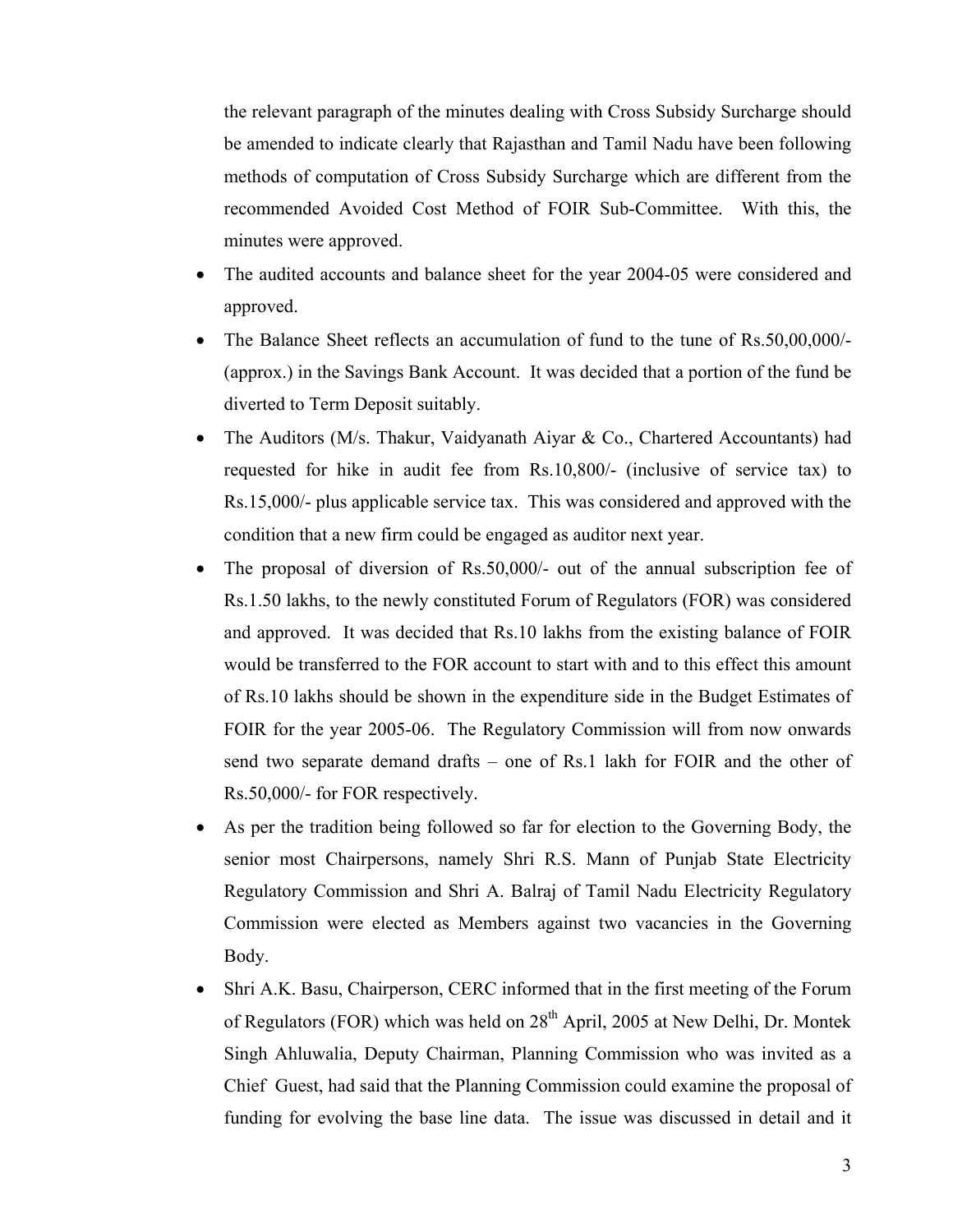was decided to constitute a Group consisting of Shri K.N. Sinha, Member, Central Electricity Regulatory Commission (CERC) and Chairpersons [Member(s) in the absence of Chairperson] of the Electricity Regulatory Commissions of Delhi, Jharkhand, Orissa, Punjab and Uttar Pradesh to devise format for collecting the base line data and to assess the need for requirement of funds for commissioning study, if any, in this regard. It was also decided that this Group would meet in CERC in Delhi on 17.06.2005 at 1000 hours.

- Shri Gajendra Haldea, Adviser to Deputy Chairman, Planning Commission, who was invited for a 'one hour' session in the second half on the issue of Cost of Traded Power made a case before the Regulators urging them to exercise their powers under the Act effectively to stem the rising cost of traded power. The issue was discussed in detail and different Regulatory Commissions presented their view points on this issue. It was decided that the Group consisting of the Chairperson of CERC and Chairpersons of the Electricity Regulatory Commissions of Orissa, Rajasthan, Tamil Nadu, Uttar Pradesh and West Bengal which has been constituted in the first meeting of FOR to take a view on the issue of Cost of Traded Power would meet on 17.06.2005 at CERC office in Delhi at 1500 hours to develop a case for seeking legal opinion on the interpretation of the provision contained in the Proviso to section 62 (a) of the Electricity Act, 2003. It was also decided that Shri Gajendra Haldea would be invited as a Special Invitee to assist the Group in this regard.
- Some State Commissions shared their experiences highlighting the important developments since the last FOIR meeting.
- It was decided that the next meeting of the FOIR would be held in Bhubaneshwar in the month of November/December, 2005.

The meeting ended with a vote of thanks to the Chair.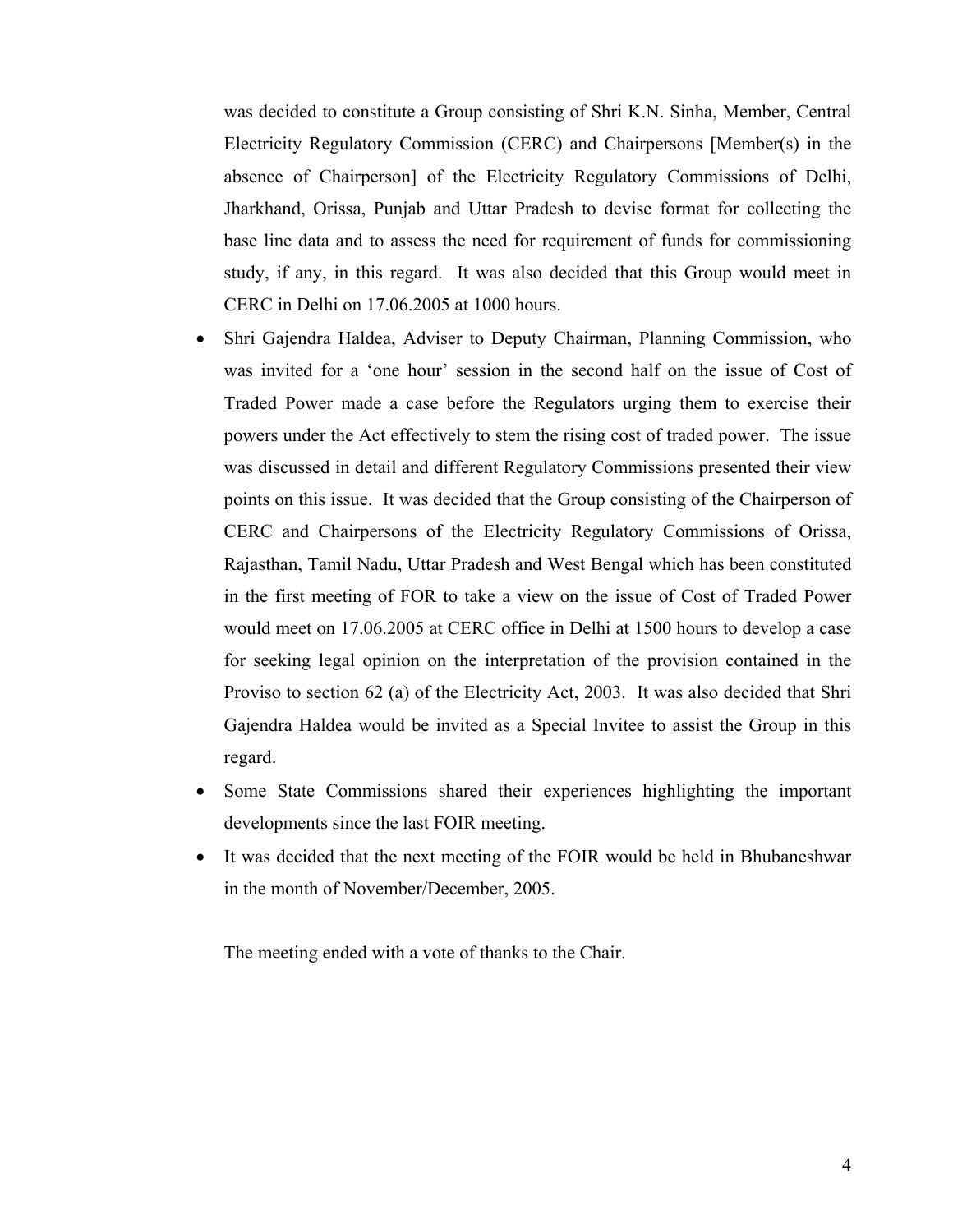### **LIST OF PARTICIPANTS ATTENDED THE 6TH ANNUAL GENERAL MEETING**

#### **OF**

## **FORUM OF INDIAN REGULATORS ( FOIR ) HELD ON 08TH JUNE, 2005 AT INDIA HABITAT CENTRE, NEW DELHI**

| S. No.           | <b>Name</b>             | <b>Designation</b> |
|------------------|-------------------------|--------------------|
| 1.               | Shri A.K. Basu          | Chairman, CERC     |
| 2.               | Shri S.K. Misra         | Chairman, CGSERC   |
| 3.               | Col. Raghbir Singh      | Chairman, HERC     |
| $\overline{4}$ . | Shri S.S. Gupta         | Chairman, HPERC    |
| 5.               | Shri K.B. Pillai        | Chairman, J&KSERC  |
| 6.               | Shri S.K.F. Kujur       | Chairman, JSERC    |
| 7.               | Shri K.P. Pandey        | Chairman, KERC     |
| 8.               | Shri M.K.G. Pillai      | Chairman, KSERC    |
| 9.               | Dr. Pramod Deo          | Chairman, MERC     |
| 10.              | Shri P.K. Mehrotra      | Chairman, MPERC    |
| 11.              | Shri D.C. Sahoo         | Chairman, OERC     |
| 12.              | Shri Shanti Prasad      | Chairman, RERC     |
| 13.              | Shri S.S. Chakraborty   | Chairman, TERC     |
| 14.              | Shri S.N. Ghosh         | Chairman, WBERC    |
| 15.              | Shri V.K. Sood          | Ex-Chairman, DERC  |
| 16.              | Shri V.S. Ailawadi      | Ex-Chairman, HERC  |
| 17.              | Shri K.S. Chaube        | Ex-Chairman, HERC  |
| 18.              | Shri D.P. Sinha         | Ex-Member, CERC    |
| 19.              | Shri Jayant Deo         | Ex-Member, MERC    |
| 20.              | Shri S.C. Dhingra       | Ex-Member, UPERC   |
| 21.              | Shri K.N. Sinha         | Member, CERC       |
| 22.              | Shri A.H. Jung          | Member, CERC       |
| 23.              | Shri K. Sreerama Murthy | Member, APERC      |
| 24.              | Shri S. Pal             | Member, APERC      |
| 25.              | Shri Sarat Chandra      | Member, CSERC      |
| 26.              | Shri R. Krishnamoorthy  | Member, DERC       |
| 27.              | Shri K. Venugopal       | Member, DERC       |
| 28.              | Shri Manmohan           | Member, GERC       |
| 29.              | Shri K.P. Gupta         | Member, GERC       |
| 30.              | Shri Tej S. Tewatia     | Member, HERC       |
| 31.              | Shri T.R. Dhaka         | Member, HERC       |
| 32.              | Smt. Shakuntala Sinha   | Member, JSERC      |
| 33.              | Shri S.D. Ukkali        | Member, KERC       |
| 34.              | Shri C. Balakrishnan    | Member, KSERC      |
| 35.              | Shri A. Velayutham      | Member, MERC       |
| 36.              | Shri R. Natarajan       | Member, MPERC      |